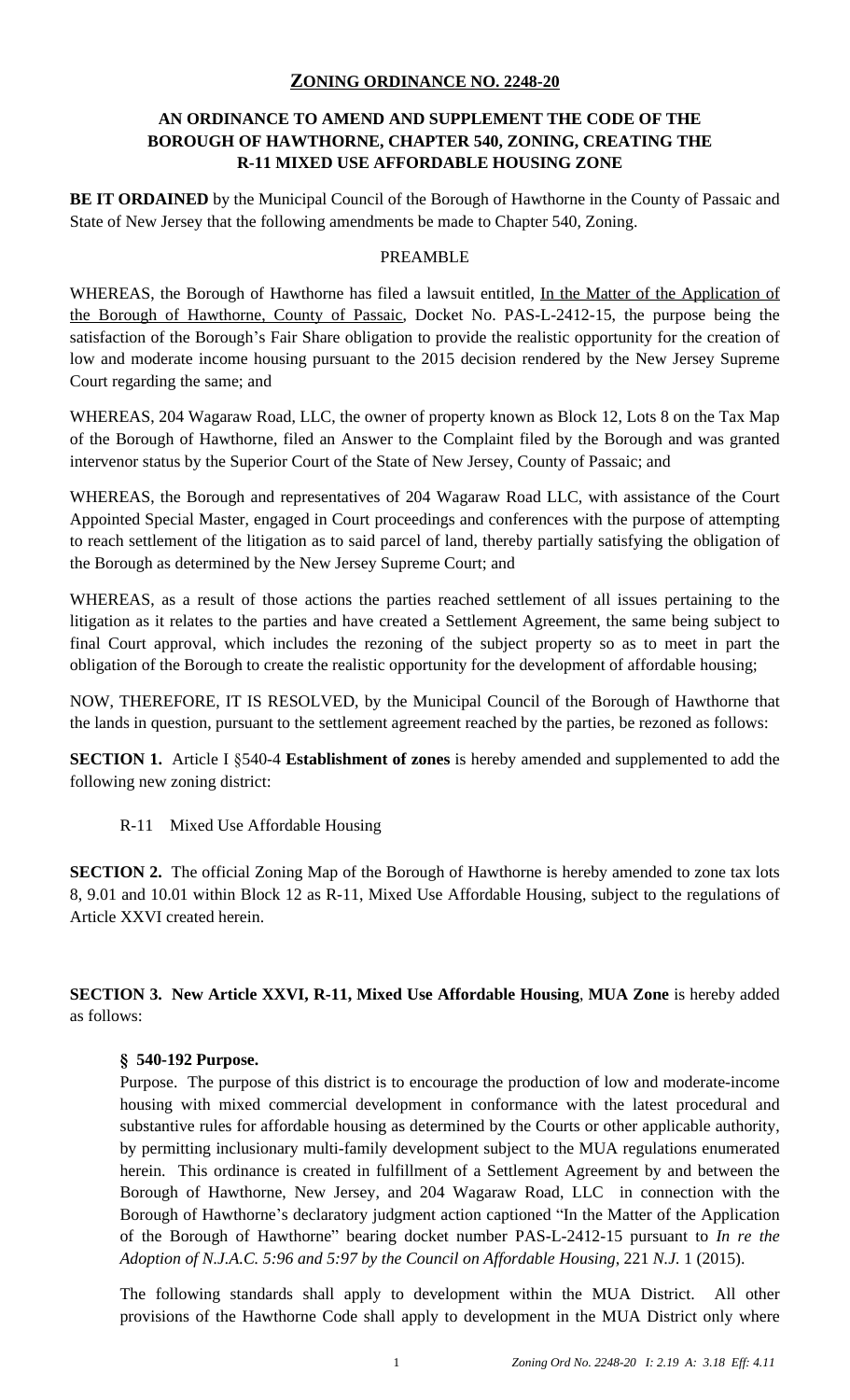specifically indicated as applicable in §540-192 of the Hawthorne Code. When the standards herein conflict with other provisions of the Hawthorne Code, the standards herein shall apply.

The provisions of §540-3 are applicable to the MUA District.

# **§ 540-193 Principal permitted uses.**

- A. Multiple uses and buildings on one lot is permitted.
- B. Only those uses listed below shall be permitted.
	- (1) Multifamily residential development
	- (2) Retail, including such uses as antique shops, appliance store, apparel store, bakery shops, barber shops, beauty salon, book and stationery store, butcher, candy and confectionary store, computer and electronics store, delicatessen, drug store (pharmacy), dry cleaning and tailoring, florist shop, food and grocery, furniture store, hardware store, hobby and craft store, liquor store, painting and wallpaper store, as well as other uses similar to those listed above.
	- (3) Health Club and Gym facilities
	- (4) Personal Service establishments such as travel agencies, financial and tax advisors, and insurance agencies.
	- (5) Day spas as defined by code.
	- (6) Restaurants, excluding restaurants with drive through facilities
	- (7) Self Storage facilities subject to the requirements of §540-198. Any deviations from the provisions of §540-198 shall be treated as a bulk variance and not a conditional use or conditional use variance.

### **§ 540-194 Permitted accessory uses.**

- A. Any use which is ordinarily subordinate and customarily incidental to the principal permitted uses allowed in the MUA zone.
- B. Surface parking limited to the rear of the buildings.
- C. Parking within enclosed garages.
- D. On-site rental and management office.
- E. Signs as permitted by ordinance.
- F. Fences and walls as permitted by ordinance.
- G. No more than 5% of the residential units may be live/work units subject to the following restrictions:
	- (i) The non-residential (work) use of the unit shall be clearly subordinate to the principal residential use and limited to ground floor units only.
	- (ii) Only the resident, lessee or owner that resides in the unit may work or provide services;
	- (iii) Not more than 1 employee (who need not be a resident, lessee or owner), in addition to the resident, lessee or owner may work or provide services;
	- (iv) The portion of the unit utilized for the performance of work or services shall not exceed 30% of the floor area of the unit.
	- (v) Permitted non-residential uses is hereby limited to the following:
		- (a) School instruction providing instruction to not more than two (2) individuals at a time.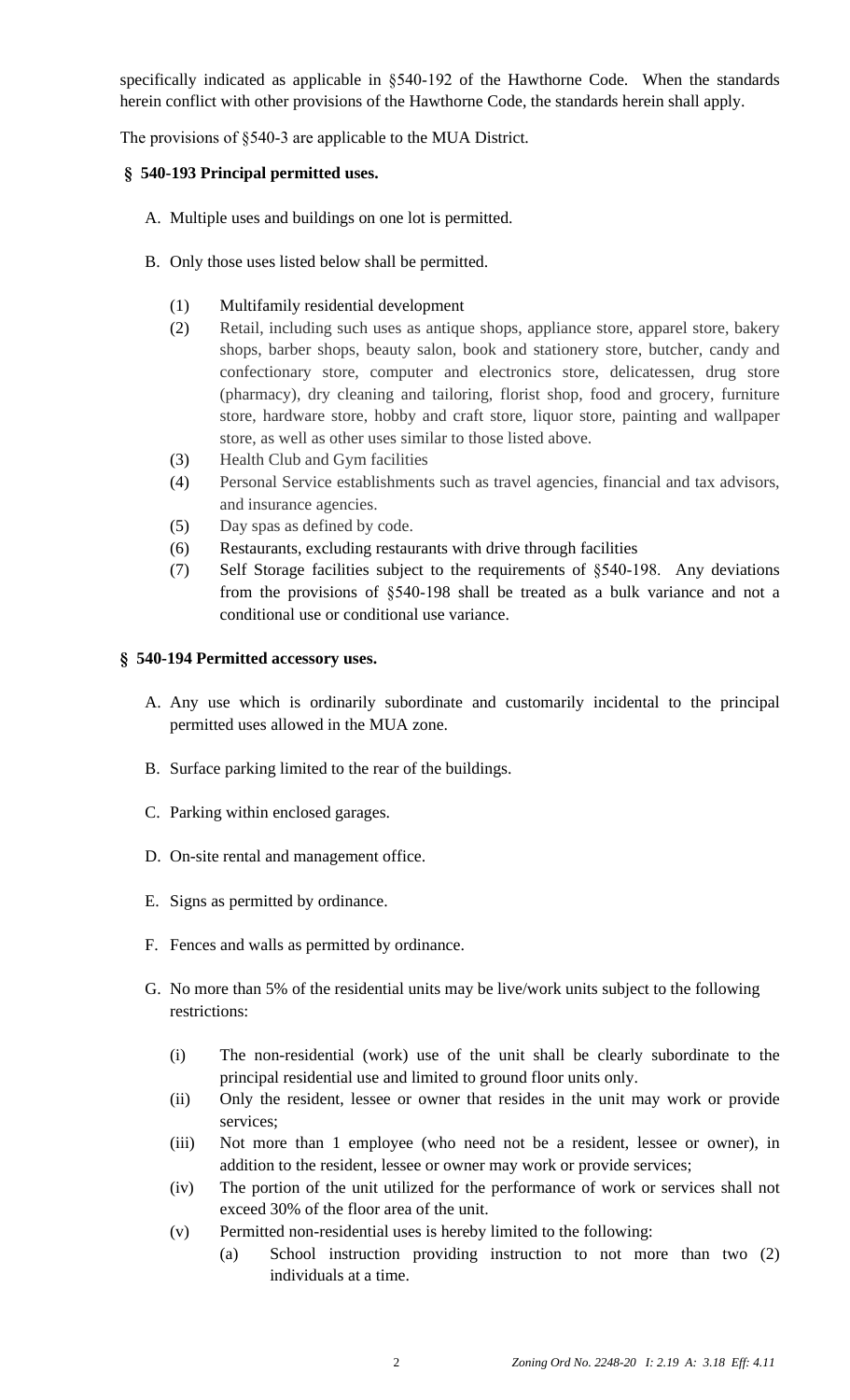- (b) Home offices for accountants, architects, attorneys, brokers, dentists, engineers, insurance agents, medical doctors, professional planners, realtors, and members of similar professions.
- (c) Home offices for sales and manufacturer's representatives when no retail or wholesale sales are made or transacted on the premises.
- (d) Home studios of an artist, photographer, craftsman, writer, composer, or similar person except that home based hair and nail salons are not to be considered studios as expressed herein and further, are expressly prohibited within a live/work unit.
- (vi) Outside appearance. A dwelling which contains a live/work unit shall retain the appearance of a residence. There shall be no change in the outside appearance of the building or property, or other visible evidence of the conduct of such home occupation. The public display of goods visible from the street or abutting properties and any visible advertising on the premises, including signs, shall be prohibited.
- (vii) Sales to the public prohibited. There shall be no sale to the general public of goods displayed on the premises.
- (viii) Maximum traffic generation. No traffic shall be generated by any home occupation which is greater in volume than would normally be expected for solely residential use.
- (ix) The following shall be deemed to be *prima facie* evidence of a greater volume of traffic than would normally be expected for a solely residential use:
	- (1) More than seven (7) stops per week by delivery service, such as, but not limited to, United Parcel Service, Federal Express, Express Mail, etc., for either pick-up or delivery of goods; and/or
	- (2) More than twenty (20) vehicle trips per day of any kind.
	- (3) For purposes of administering this provision, a "trip" shall be a vehicle departure or vehicle arrival; therefore, an arrival and departure by the same vehicle shall be considered two (2) trips.
- (x) Parking. Not more than two (2) motor vehicles of any non-resident employee, patron, client, or any other non-resident person associated with a live/work unit may be parked at the same time on-site.
- (xi) Commercial vehicle parking and outdoor storage of any kind shall be prohibited.
- (xii) Equipment and process limitation. No equipment or process shall be used in live/work unit which causes electrical, visual or audible interference in any radio or television receiver located off the premises or causes fluctuations in line voltage off the premises.
- (xiii) Nuisance. There shall be no noise, dust, smoke, fumes, odor, glare, flashes, vibrations, heat, electronic radiation, objectionable effluent, unusual risk of fire, explosion or activity otherwise prohibited by law or ordinance in connection with a live/work unit.

# **§ 540-195 Development Requirements.**

- A. Development within the zone shall substantially conform to the concept plan prepared by Langan Engineering entitled "Hawthorne at the Station Concept Site Plan" dated January 14, 2020 as incorporated into the settlement agreement between the Borough of Hawthorne and 204 Wagaraw Road, LLC and the Fair Share Housing Center in connection with the Borough of Hawthorne's declaratory judgment action captioned "In the Matter of the Application of the Borough of Hawthorne" bearing docket number PAS-L-2412-15 pursuant to *In re the Adoption of N.J.A.C. 5:96 and 5:97 by the Council on Affordable Housing*, 221 *N.J.* 1 (2015).
- B. Development of the zone shall satisfy the following minimum requirements:
	- (1) One unit for a superintendent and, in addition, the total number of residential units shall not exceed 117 units.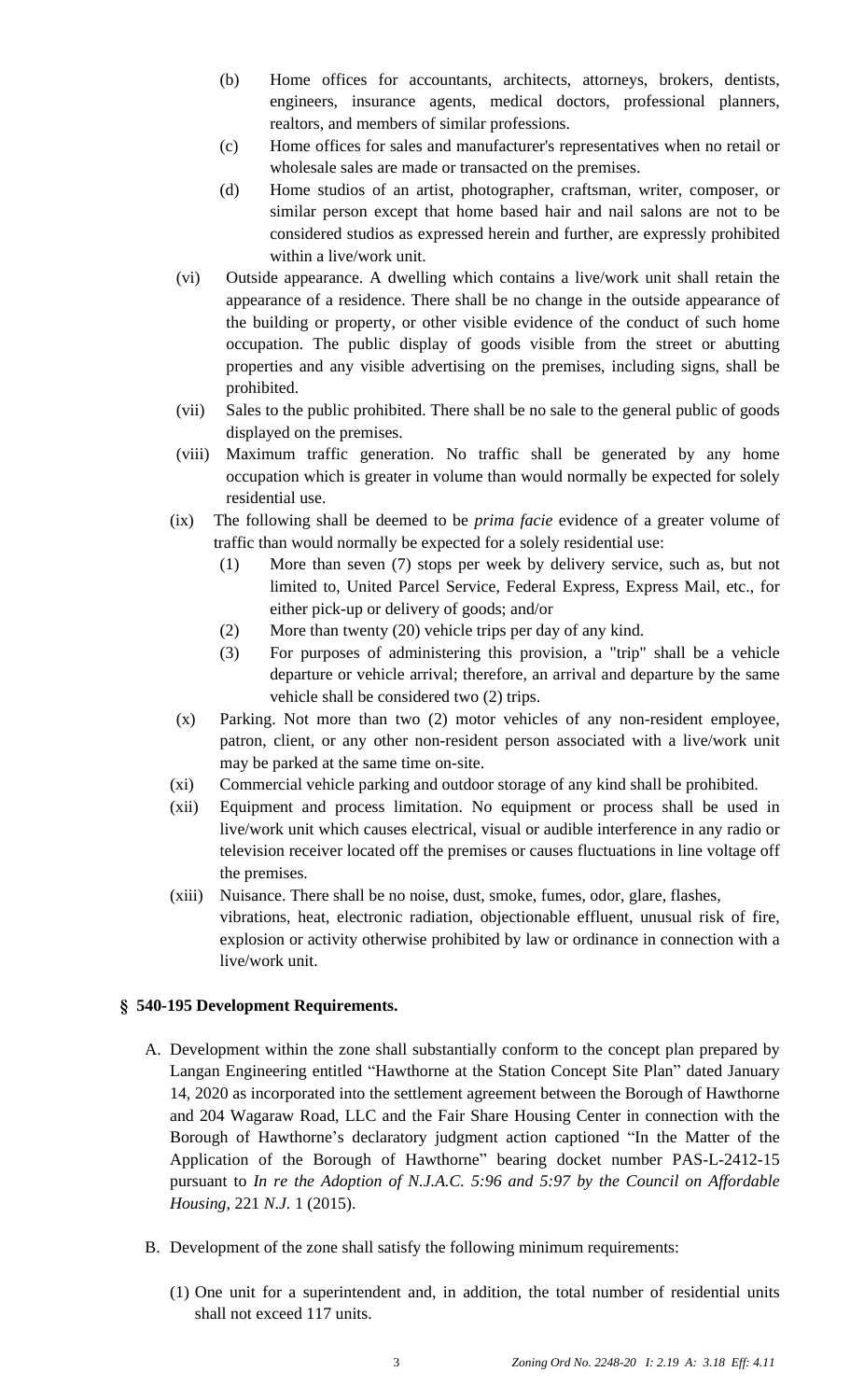- (2) The total square footage of commercial retail development shall not be less than 14,000 square feet.
- (3) A commercial self storage facility with a minimum building footprint of no less than 30,000 square feet shall be constructed as an integral feature of the zone's development and shall be constructed along the northwesterly side property line separating the MUA zone from the adjoining Industrial zone.
- (4) Timing of Development. It is recognized that all the components of development for this zone relate to and are dependent upon each other and are required to be integrated by design. It is therefore, intended that the commercial components of this mixed use development, as permitted by this zone, shall be constructed prior to, or simultaneously with the residential components. No certificate of occupancy for any residential units as part of the multi-family development shall be issued until such time as the construction of the non-residential buildings have been substantially completed.

### **§ 540-196 Area and Bulk Requirements.**

- A. Lot area, external yard and bulk requirements.
	- (1) Minimum lot area (acres): 8.5 acres
	- (2) Minimum distance between buildings (feet): 25
	- (3) Minimum setbacks from external lot lines (feet):

| a. | Front yard: | 25 |
|----|-------------|----|
| b. | Side yard:  | 30 |
| c. | Rear yard:  | 50 |

(4) Maximum number stories and building height:

|     | Residential<br>a <sub>z</sub>               | 4 stories/45 feet                                         |
|-----|---------------------------------------------|-----------------------------------------------------------|
|     | b. Commercial                               | 1 story/25 feet                                           |
|     | <b>Self Storage Facility</b><br>$c_{\cdot}$ | 4 stories/50 feet but in no<br>event shall a self-storage |
|     |                                             | building be constructed at a                              |
|     |                                             | height lower than any                                     |
|     |                                             | multifamily development                                   |
|     |                                             | constructed within the zone.                              |
| (5) | Maximum building lot coverage:              | 25 percent                                                |
| (6) | Maximum impervious lot coverage:            | 60 percent                                                |
| (7) | Maximum building length (feet):             | 280 feet                                                  |

#### B. Height exceptions.

- (1) Mechanical Equipment and Mechanical equipment screening and architectural features are exempt from the maximum height requirement provided that they may not exceed 10 feet beyond the maximum height in the zone and comprise not more than 25% of overall square foot area of the roof.
- (2) Stair and Elevator Bulkheads are exempt from the maximum height requirements provided they may not exceed 15 feet beyond the maximum height in the zone and comprise not more than 5% of the overall square foot area of the roof.

# **§ 540-197 Parking requirements.**

A. Parking requirements for the MUA Zone shall be based upon the unique characteristics of the MUA Zone which includes the close proximity of the zone to the Hawthorne Rail Station and the shared parking arrangement that typically results from mixed use development as permitted within the zone.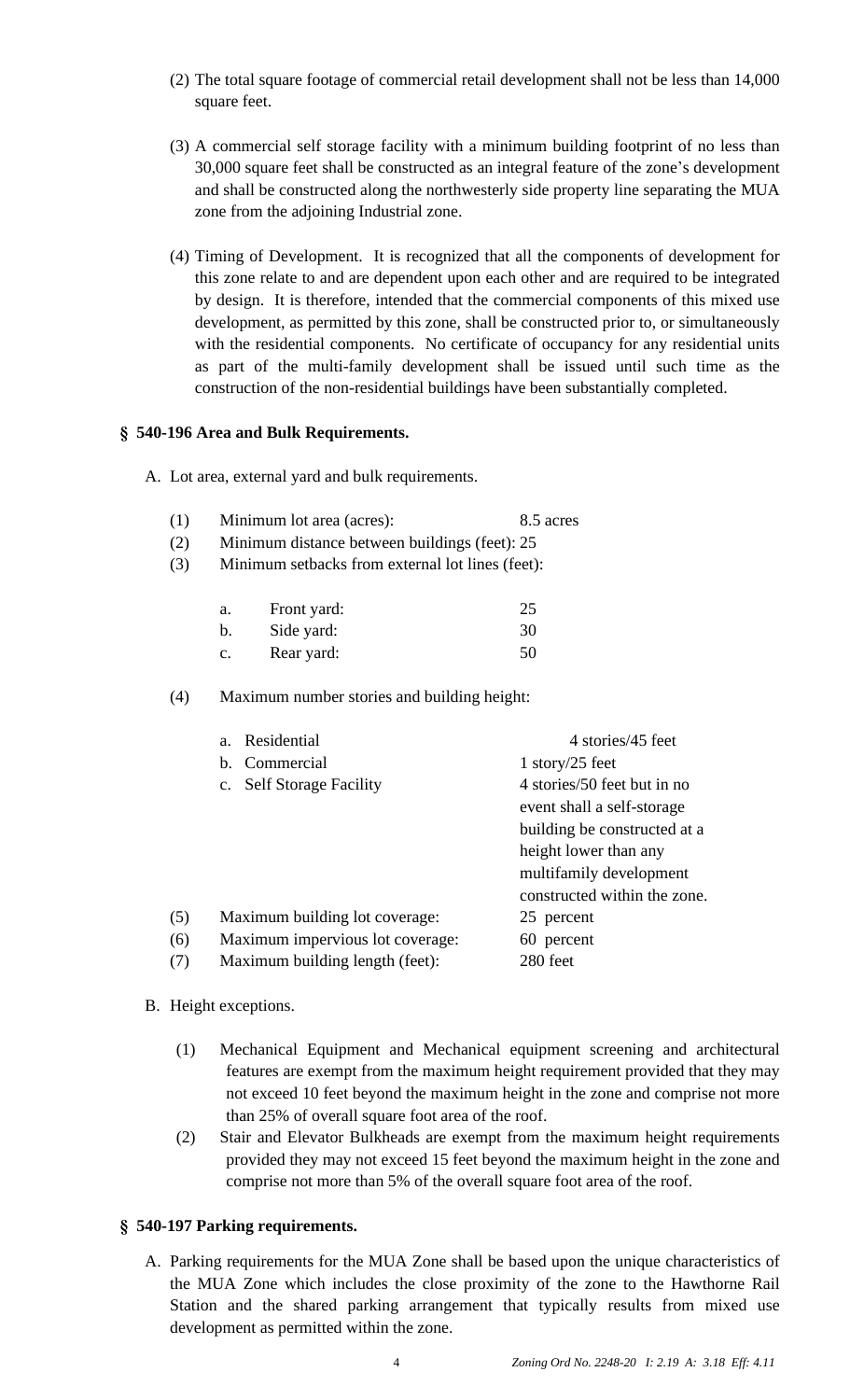- B. Residential parking standard shall be 1.40 spaces per unit.
- C. Retail, office and commercial service parking standard shall be 1 space per 250 square feet of floor area.
- D. Total parking may be reduced by a finding by the Board that the combined total number of parking spaces satisfies on-site parking demand based upon the mix of land uses proposed for development, proximity of the MUA Zone to the Hawthorne Rail Station and the shared nature of parking as such except that the total number of parking spaces in no case shall be less than 240 parking stalls.

## **§ 540-198 Self Storage Requirements.**

A. Self storage facilities shall meet the following requirements:

- (1) Self-service storage facilities are permitted only within multistory structures.
- (2) The only activities permitted in individual storage units shall be the rental of the unit and the pickup and deposit of goods, the parking of vehicles and/or property in dead storage. Storage units shall not be used for activities such as:
	- a. Residences, offices, workshops, studios, or hobby display areas or rehearsal areas.
	- b. Manufacturing, fabrication, or processing of goods, service or repair of vehicles, engines, appliances or other electrical equipment, or any other individual activity.
	- c. Conducting retail sales of any kind, including garage or estate sales or auctions, or to conduct any other commercial activity; provided that the operator of the self-service storage may conduct a sale or otherwise liquidate the contents of any storage unit to satisfy and settle an account of unpaid rent or other charges, through public or private sale, in a manner provided by law.
	- d. Storage of flammable, perishable or hazardous materials or the keeping of animals.
- (3) The rental of trucks, trailers or moving equipment (however, not more than 3 trucks or trailers made available to customers of the self-storage facility without additional charge may be provided as a complimentary accessory service or use by the operator of the self-storage facility) and the installation of trailer hitches are prohibited.
- (4) Sale of boxes or packing materials is permitted but only if accessory to the self-service storage facility.
- (5) Self-service storage facilities shall not operate or allow tenant access between the hours of 12:00 midnight and 6:00 a.m.
- (6) All goods and property stored in a self-service storage facility shall be stored in an enclosed building. No outdoor storage of any kind, including but not limited to storage of boats, RVs, vehicles, trailers or similar vehicles, etc., or storage in outdoor storage pods or shipping containers is permitted.
- (7) All storage units above ground level and storage units visible from an off-site residential areas shall gain access from the interior of the building(s) or site; no unit doors, loading bays, or docks may face or be seen from any off-site residential areas.
- B. Required Parking

Parking shall be provided for 1 space per 5,000 square feet of floor area.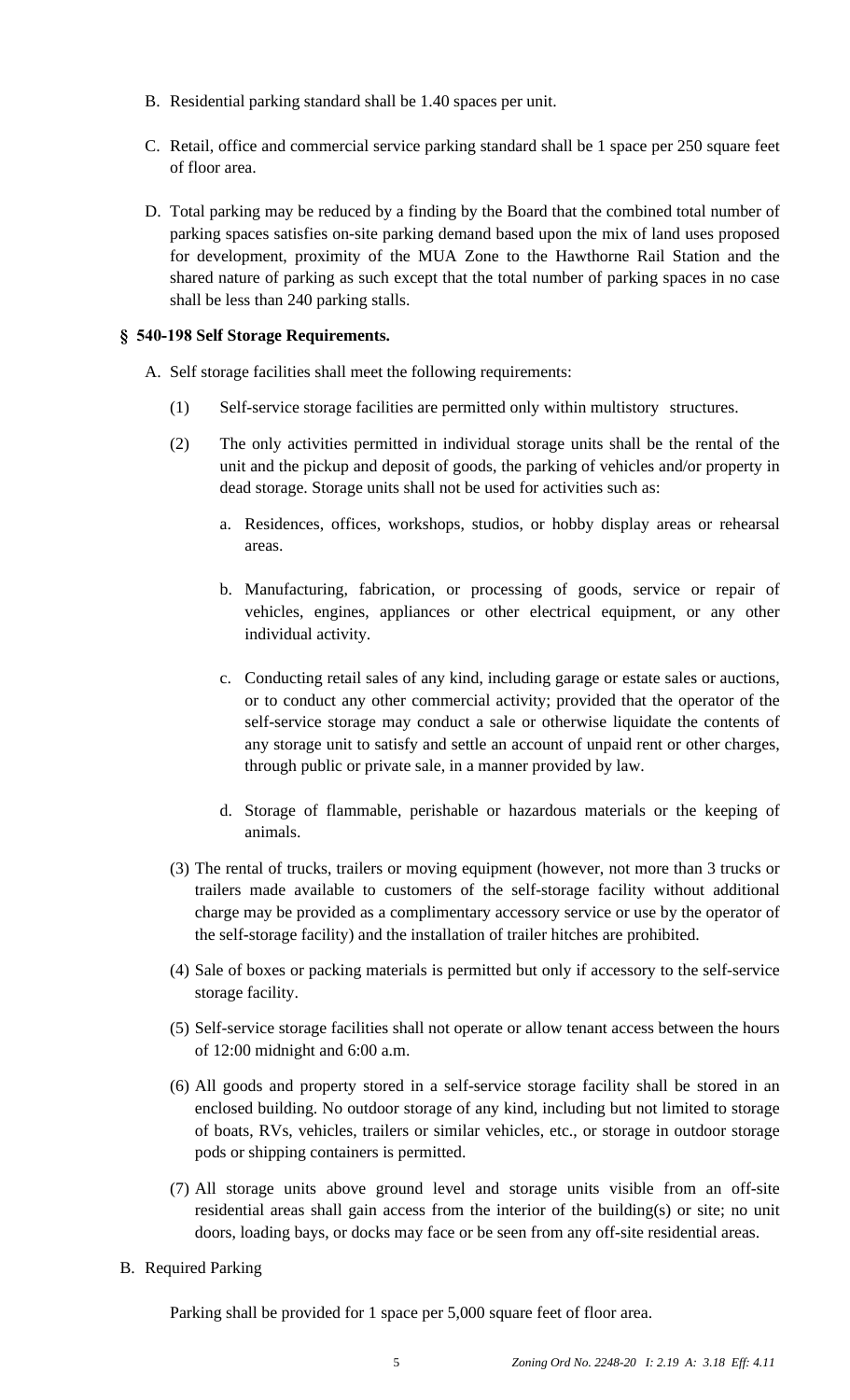### **§ 540-199 Site Design Requirements.**

- A. Architectural Design Standards for Residential Buildings
	- (1) Façade Design.
		- a. Horizontal articulation between floors. Each facade should be designed to have a delineated floor line between Lower level and upper floors. This delineation can be in the form of a masonry belt course, a concrete lintel or a cornice line delineated by wood detailing. The elevation of the articulation may fall anywhere between the level of the second floor and the third floor to provide additional variation to the façade.
		- b. Vertical articulation. Each building facade facing a public right-of-way must have elements of vertical articulation comprised of columns, piers, recessed windows or entry designs, overhangs, ornamental projection of the molding, different exterior materials or wall colors, or recessed portions of the main surface of the wall itself. The vertical articulations shall be designed in accordance with the following:
			- i. Each vertical articulation shall be no greater than thirty (30) feet apart.
			- ii. Each vertical articulation shall be a minimum of one (1) foot deep.
			- iii. Each vertical projection noted above may extend into the required front yard a maximum of eighteen (18) inches in depth.
			- iv. Building walls with expansive blank walls are prohibited on any building façade regardless of its orientation.
	- (2) Materials. Exterior building materials shall be classified as either primary, secondary or accent materials. The facade shall be designed in accordance with the following:
		- a. The primary material shall cover at least sixty percent (60%) of the facade of the building.
		- b. Secondary materials shall cover not more than forty percent (40%) of the facade.
		- c. Façade materials may be applied using multiple methods, i.e., wood style siding may be installed as clapboard, panel siding or board and batten all within the primary material area. The overall appearance shall be harmonious within the primary area and contrasting to the secondary material area.
	- (3) Rooflines. . Roofline offsets, dormers, parapets or gables shall be provided in order to provide architectural interest and variety to the massing of a building and to relieve the effect of a single, long roof.
	- (4) All ground level retail and service uses that face a public street shall have glass on at least 40% of their facades between four and eight feet above grade.
	- (5) Fenestration shall be architecturally compatible with the style, materials, colors and details of the building. Windows shall be vertically proportioned.
	- (6) New buildings are encouraged to incorporate such building elements as entrances, corners, graphic panels, display windows, etc., as a means to provide a visually attractive environment.
	- (7) Cornices, awnings, canopies, flagpoles, signage, and other ornamental features should be encouraged as a means to enhance the visual environment. Such features may be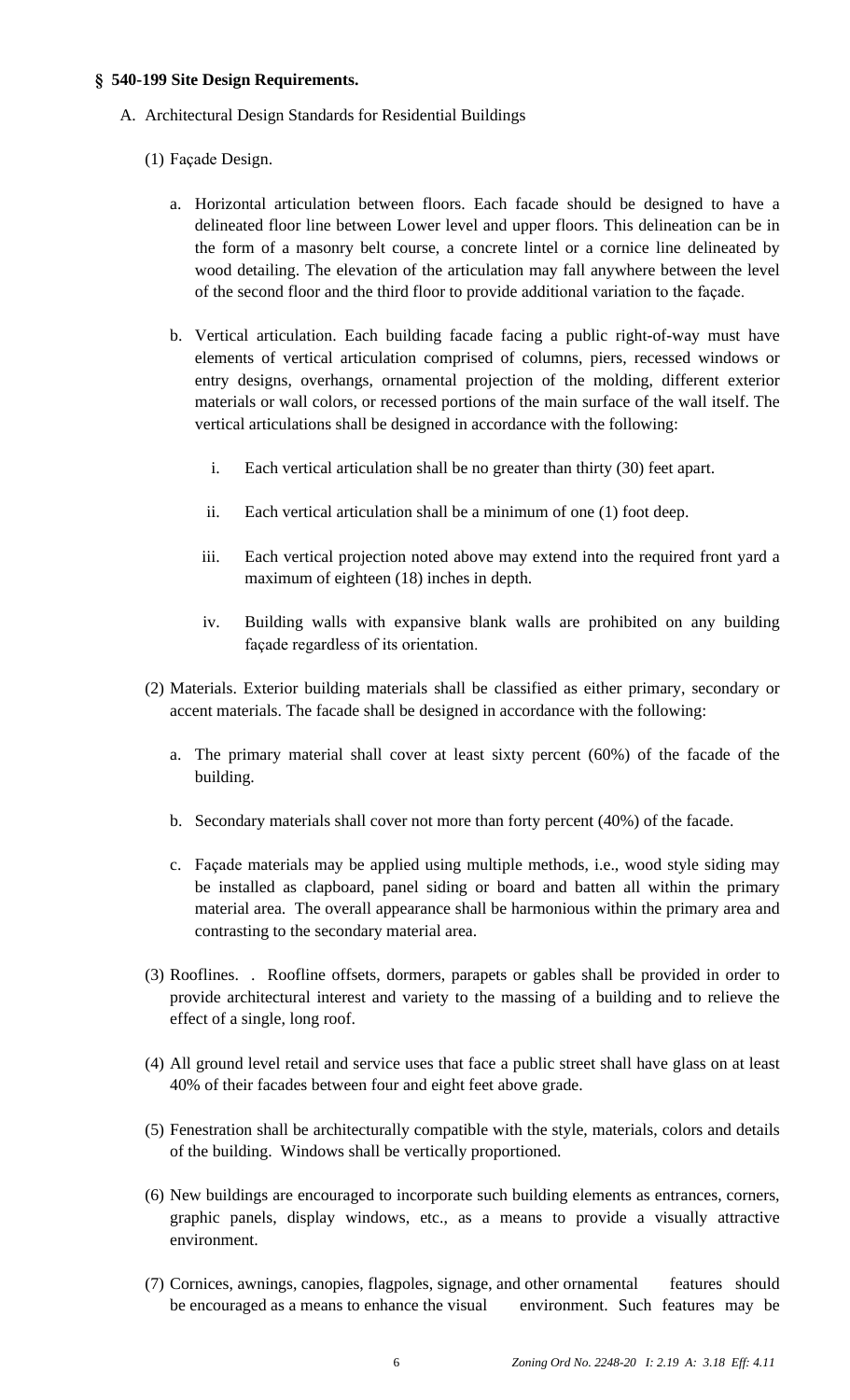permitted to project over pedestrian sidewalks, with a minimum vertical clearance of 8.5 feet, to within two feet of a curb.

- (8) A "human scale" of development should be achieved at grade and along street frontages through the use of such elements as windows, doors, columns, awnings and canopies.
- (9) Multi-tenant buildings shall provide varied storefronts and such elements as noted above for all ground-floor tenants. Upper floors shall be coordinated with ground floors through common materials and colors.
- (10) Design emphasis should be placed on primary building entrances. They should be vertical in character, particularly when there is the need to provide contrast with a long linear building footprint, and such details as piers, columns, and framing should be utilized to reinforce verticality.
- (11) Sound attenuation features shall be incorporated into the residential building design and all walls and windows shall be constructed to attain a minimum average UL, STC rating of 32.
- (12) Refuse and recycling shall be located interior to a building or alternatively, be placed to the rear of the buildings fronting on Wagaraw Road. If located outside, the refuse area shall be appropriately screened by fencing not to exceed 6 feet.
- (13) Rooftop utilities including HVAC units shall be shielded from public view with appropriate screening that complements the character of the building's architecture.
- B. Landscaping.
	- (1) Landscaping shall be provided to promote a desirable visual environment, to accentuate building design, define entranceways, screen parking areas, mitigate adverse visual impacts and provide windbreaks for winter winds and summer cooling for buildings*,* and enhance buffer areas. The impact of any proposed landscaping plan at various time intervals shall be considered. Plants and other landscaping materials shall be selected in terms of aesthetic and functional considerations. The landscape design shall create visual diversity and contrast through variation in size, shape, texture and color. The selection of plants in terms of susceptibility to disease and insect damage, wind and ice damage, habitat (wet-site, drought, sun and shade tolerance), soil conditions, growth rate, longevity; root pattern, maintenance requirements, etc., shall be considered. Consideration shall be given to accenting site entrances and unique areas with special landscaping treatment. Flowerbed displays are encouraged.
	- (2) The Borough Shade Tree Commission shall approve all trees in the right-of-way to ensure proper maintenance can be achieved. Spacing between trees shall be a maximum of 35 feet unless another vertical element, such as a decorative light fixture or blade sign, is used between the trees, in which case a maximum of 60 feet shall be permitted.
	- (3) Trees along Wagaraw Road shall be in a formal arrangement, while informal planting may be provided along access roads. Street trees along Wagaraw Road shall meet the standards set forth in Subsection A(1) and (2) above.
	- (4) Street trees and other plant material shall be provided at the ends of parking bays. Landscaped island should be at least four feet in width.
	- (5) Parking rows longer than 35 parking spaces shall have a six-foot-wide landscape island to break the pavement after the 20th space. The landscaped area shall be six feet wide by 18 feet long to allow for sufficient landscaping.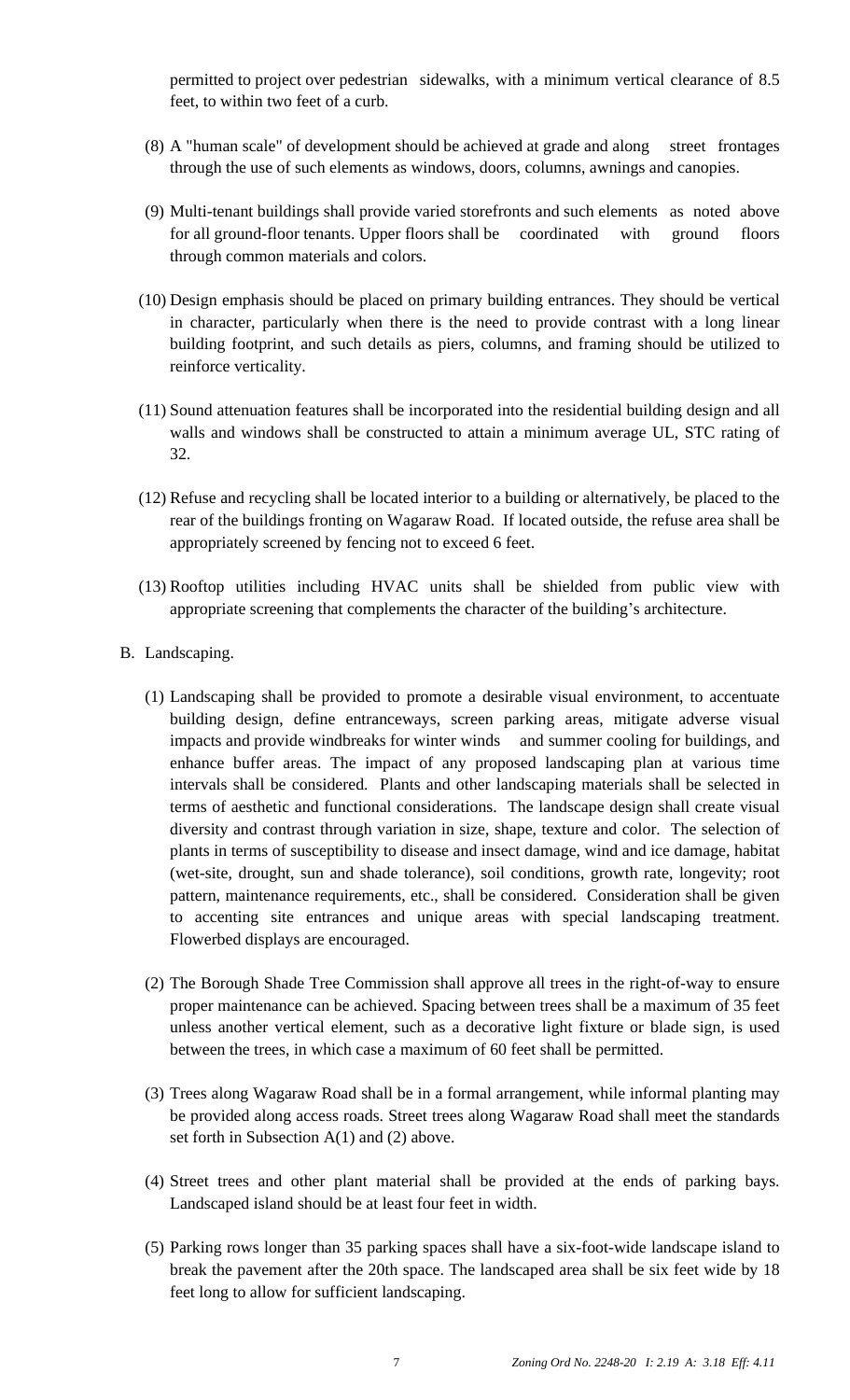- (6) There shall be a minimum ten-foot-wide planted strip along the site frontage on Wagaraw Road, exclusive of the area necessary for vehicular access and egress to and from the property.
- (7) Landscaped islands should be, on average, at least five feet in width to accommodate plantings.
- (8) Landscaping within sight triangles shall not exceed a mature height of 30 inches.
- (9) Shade trees shall be pruned up to an 8-foot branching height above grade.
- (10) All areas that are not improved with buildings, structures and other manmade improvements shall be landscaped with trees, shrubs, ground cover, street furniture, sculpture or other design amenities.
- (11) Shade trees shall be a 2.5 to 3-inch caliper with a canopy height of at least the minimum American Nursery and Landscape Association Standards for this caliper.
- (12) Ornamental Trees shall be installed at a minimum size of 6 feet in height.
- (13) Shrubs shall be planted at a minimum size of 18 to 24 inches.
- (14) All plant material shall meet the minimum latest American Nursery and Landscape Association Standards.
- (15) Landscape Plantings. A minimum of 30 percent of the plantings proposed shall be indigenous to the region.
- (16) Landscape Plan Content. A landscape plan shall be submitted with each major site plan or major subdivision application. In addition to the major site plan or subdivision submission requirements, the landscape plan shall include and identify the following information:
	- a. Existing and proposed underground and above ground utilities such as site lighting, transformers, hydrants, manholes, valve boxes, etc. existing wooded areas, rock outcroppings and existing and proposed water bodies.
	- b. Location of individual existing trees noted for preservation within the area of development. Trees 4 inches in diameter (measured 4 1/2 feet above the existing ground level) shall be located and identified by name and diameter unless the wooded area is shown with a specific limit line. In this case, specimen trees shall be located within thirty feet of the line. Indicate all existing vegetation to be saved or removed.
	- c. Existing and proposed topography and location of all landscaped berms.
	- d. Location, species and sizes of all proposed shade trees, ornamental trees, evergreen trees and shrubs and areas for lawns or any other ground cover. Different graphic symbols shall be used to show the location and spacing of shade trees, ornamental trees, evergreen trees, shrubs and ground cover. The size of the symbol must be representative of the size of the plant shown to scale.
	- e. A plant schedule indicating botanical name, common name, size at time of planting (caliper, height and spread), quantity, root condition and any special remarks (spacing, substitutions, etc.) for all plant material proposed. Plants within the plant schedule shall be keyed to the landscape plan utilizing the first letter of the botanical plant name.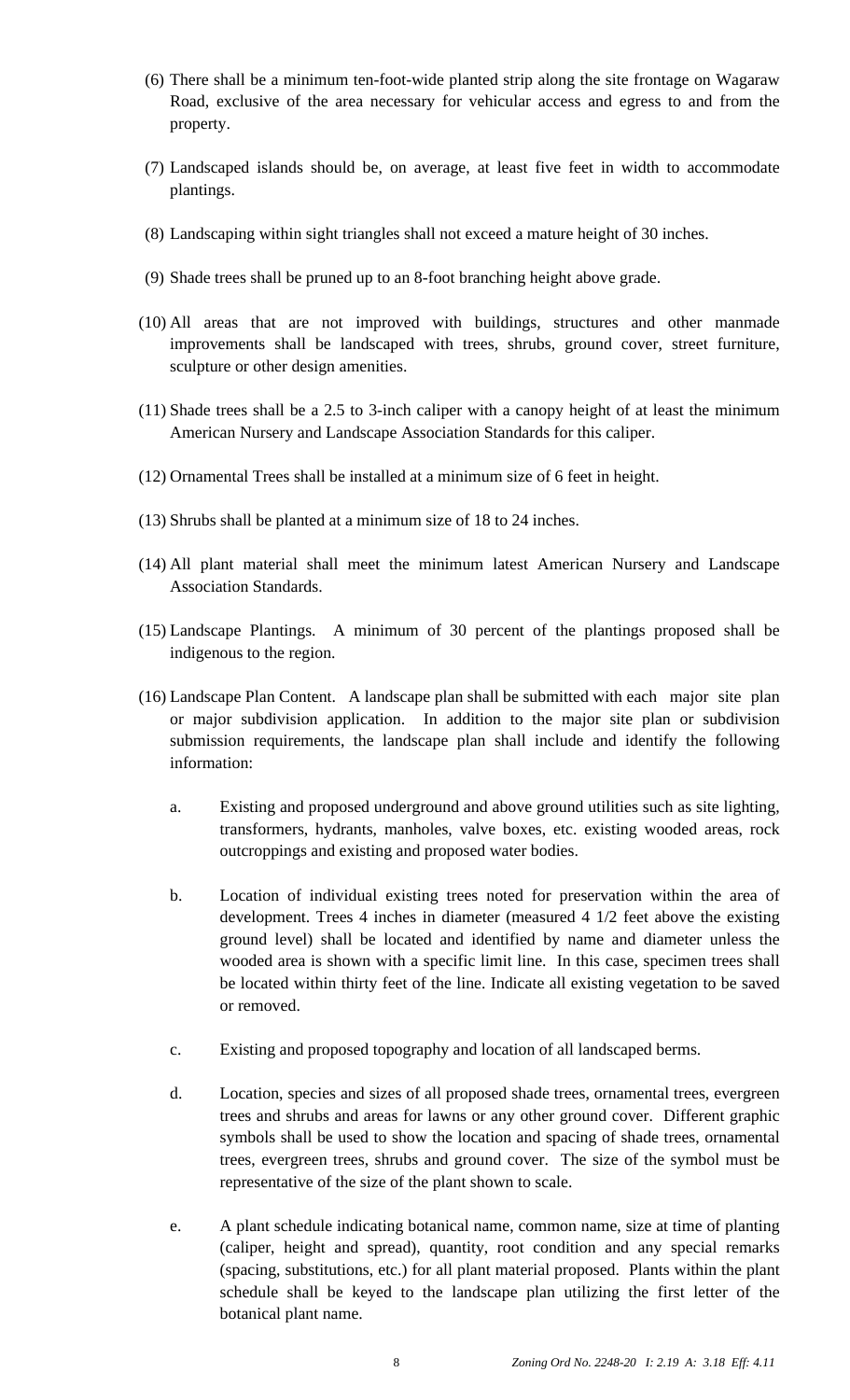- f. Planting and construction details and specifications.
- C. Lighting.
	- (1) All lighting fixtures and foot-candle standards for parking areas and recreation facilities should be consistent with the standards outlined by the Illuminating Engineering Society of North America (IESNA) and regulations of the Borough of Hawthorne.
	- (2) The intensity, shielding, direction and reflecting of lighting shall be subject to site plan approval by the approving authority.
	- (3) All parking areas, walkways, building entrances, and driveways required for uses in this zone shall be adequately illuminated during the hours of operation that occur after sunset. Any off-site adjacent residential zone or use shall be shielded from the glare of illumination from site lighting.
	- (4) The use of creative lighting schemes to highlight building facades and related areas of a site shall be encouraged. The use of traditional style lanterns and similar fixtures shall also be encouraged. Exterior neon lights and lighting generating glare and unnecessary nightglow impacts shall be prohibited.
	- (5) Whenever possible, light poles should be integrated into landscaped islands.
	- (6) Streetscape lighting.
		- a. All lighting shall conform with the Illuminating Engineering Society Handbook, most recent edition, and the American National Practice for Roadway Lighting (RP-8), approved by the American Standards Institute, most recent edition.
		- b. Light fixtures shall be a traditional style, similar to Hagerstown Fixture (Model #S5823) with Classic I Pole (Model #SP5844), black finish, with electric outlet box, manufactured by Hadco Architectural Outdoor Lighting or approved equal.
		- c. The luminare light distribution shall be designated as a 'cutoff' type.
		- d. Mounting height shall be 14 feet above grade unless otherwise directed by the approving authority.
		- e. The source of light shall be LED or other energy efficient lighting, as approved by the approving authority.
		- f. All luminaries shall be shielded to eliminate glare, especially on any other property and public streets. Lamps shall be recessed in the luminaire.
		- g. The maximum illumination at any point on adjacent properties (excluding public streets and rights of way) shall not exceed 0.2 footcandle.
		- h. Spacing between lights shall not exceed 75 feet.
		- i. All wires and cable will be installed underground by the applicant.
		- j. A separate detailed lighting plan with luminare manufacturer details and illumination diagrams and specifications shall be submitted to the approving authority for review and approval.
		- k. The approving authority may modify the above requirements where there is sufficient evidence that the requirements herein are not applicable, unnecessary, or reasonable for their particular project.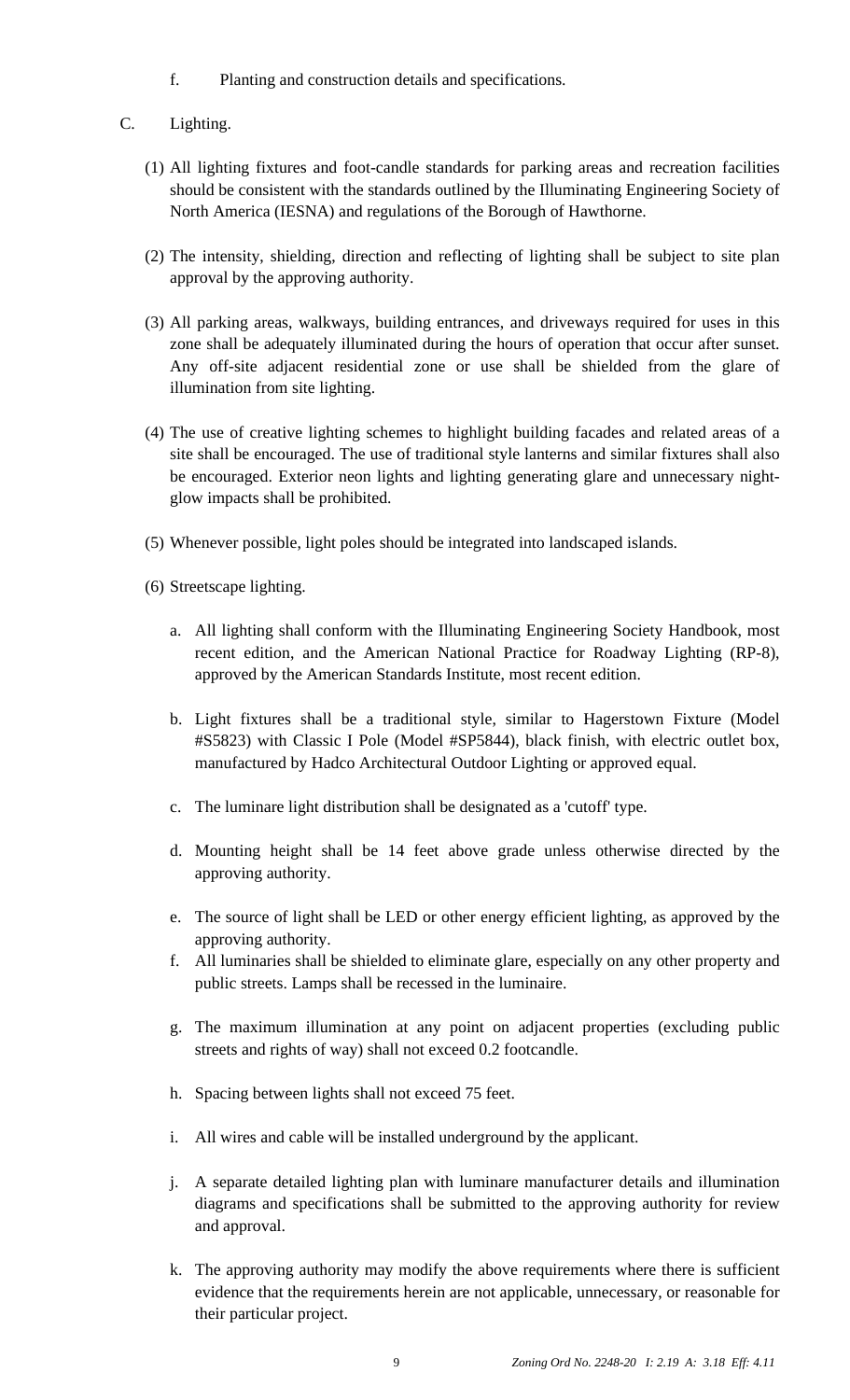- D. Streetscape Design.
	- (1) The use of street furniture (benches, tables, trash receptacles, etc.) shall be encouraged throughout the development, provided the materials used are consistent with the overall concept of the building design.
	- (2) Sidewalks should have a width of at least five feet along main pedestrian streets where active pedestrian corridors are located and active pedestrian movements are encouraged, and located along building frontages so as to tie the various buildings together. Wider sidewalks may be designed for special places such as plazas or courts.
	- (3) Sidewalks shall be stamped concrete with a running bond brick stamp. A stamped sample must be provided with the filed application.
	- (4) Color shall be "quarry red" as provided by the CHROMIX admixture for color conditioned concrete supplied by Eastern Concrete Materials, Inc., or approved equal. A color sample must be provided to confirm color.
	- (5) The approving authority may modify the above requirements where there is sufficient evidence that the requirements herein are not applicable, unnecessary, or unreasonable for their particular project.
	- (6) Streetscape design: benches.
		- a. Benches to be provided are to be manufactured by Keystone Ridge Design, Model No. L26STL (six-foot bench, lamplighter series), black in color, or approved equal.
		- b. There shall be a minimum of 5 benches with spacing and location to be approved by the approving authority.
		- c. The approving authority may modify the above requirements where there is sufficient evidence that the requirements herein are not applicable, unnecessary, or unreasonable for their particular project.
- E. Signage.
	- (1) Signage shall be permitted pursuant to Article XVIII of this ordinance.
	- (2) Monument signs identifying the address and development shall be permitted provided that one such sign shall be permitted at each vehicle access location to the property subject to the following requirements:
		- a. The total sign area of each sign shall not exceed a maximum of 32 square feet.
		- b. The height of the sign shall not exceed 6 feet.
		- c. The sign may be illuminated externally or internally but shall not be an animated, scrolling or flashing sign which is otherwise prohibited by ordinance.
		- d. The base of such monument sign shall be appropriately landscaped with plantings.
- F. Water and Sewer Requirements.

All projects shall provide and connect to public water supply and public sanitary collections systems.

G. Sound Barrier.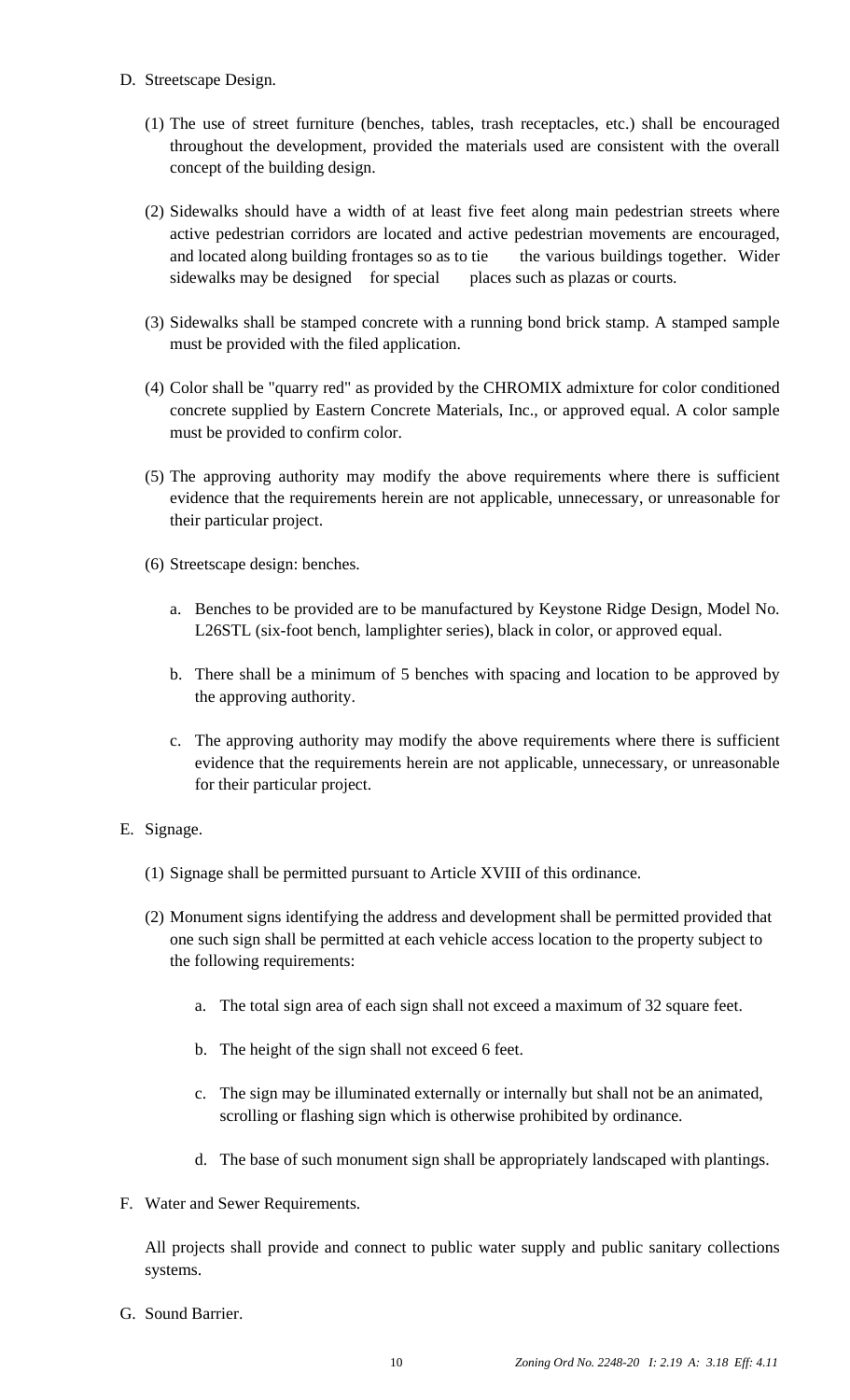- (1) A sound barrier shall be constructed along the westerly property line from a point starting 88 feet back from Wagaraw Road and continuing for a minimum of 50 feet at a height no less than 16 feet, but not to exceed 20 feet based upon an acoustical report and application by the Planning Board, between the MUA and Industrial Zones.
- (2) The sound barrier shall be designed to attenuate noise between the adjacent Industrial and MUA Zones.
- (3) The wall shall be reviewed by the Planning Board based upon an acoustical evaluation by a qualified sound engineer professional. The height restrictions of the zone shall not apply to the sound wall as approved by the Planning Board provided that the Planning Board is satisfied that the design and height of the sound barrier are the minimum required to attenuate noise impacts that may adversely effect the MUA Zone.
- H. Green infrastructure.
	- (1) All development shall be in accordance with the regulations set forth in the Borough's Stormwater Management Ordinance (Chapter 437). Site design is

encouraged to incorporate green design elements to achieve the following goals: reduce stormwater volume, minimize impervious coverage, decrease and delay peak discharge, reduce pollution and recharge groundwater.

(2) Various design elements may be incorporated into site design with the following specifically low impact development techniques encouraged: rain gardens, bioinfiltration planters, infiltration basins, vegetated swales and pervious paving.

### **§ 540-200 Application Requirements.**

A. Application Requirements.

- (1) An applicant for development in the MUA Zone shall submit a site plan indicating the manner in which the site is to be developed. Said plan shall include all the data required by ordinance for site plan review unless otherwise waived by the Board.
- (2) The application shall contain, in addition to the site plan application checklist provisions, a report detailing the following:
	- a. The total number of dwelling units by bedroom count. The total number of units shall be indicated and intensity of use of the entire tract shall be noted.
	- b. The total square footage of all nonresidential development shall be indicated by use.
- B. Application Process.

Notwithstanding the provisions of § 540-200 A. above, it is the intent of this ordinance for the Planning Board to expedite its review of any application submitted for this zone within the time frames established under N.J.S.A. 40:55D-1 et. seq. It is further the intent of this ordinance to not require off-site or off-tract improvements for development, unless the need for such improvements arise from the development within the zone as for example, sewer and water improvements due to increased utility demand and roadway improvements that will be required at the intersection of Wagaraw Road and Lafayette Avenue nor shall the approving authority require items deemed as "cost-generating" as defined by N.J.A.C 5:93-10.1 et. seq. except as otherwise required under the settlement agreement between the Borough of Hawthorne and 204 Wagaraw LLC.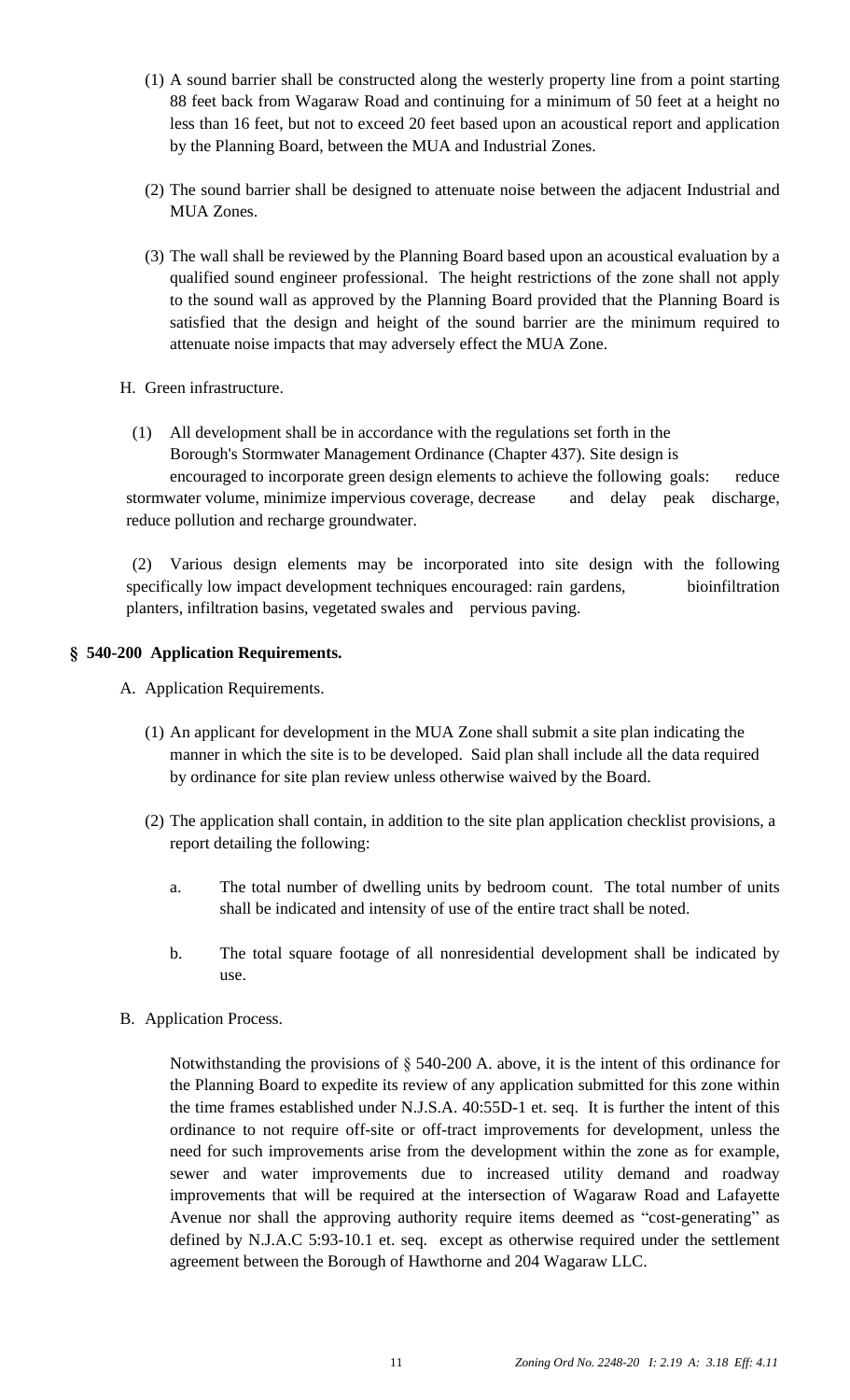C. Development within the MUA Zone shall be coordinated such that all phases of development shall proceed together or within a reasonable time frame as determined by a phasing schedule as approved by the Planning Board or by developer's agreement with the Borough.

## **§ 540-201 Low and Moderate-Income (Mount Laurel) Housing Requirements.**

The following requirements as to the density and distribution of low-and moderate-income dwelling units shall apply.

- A. Low- and moderate-income (Mount Laurel) housing requirements:
	- (1) Market-rate and minimum low- and moderate-income housing set aside: The total number of housing units (not including a superintendent's unit) shall not exceed 117 units and the total number of affordable housing units shall not be less than 17.
	- (2) All low- and moderate-income housing units shall be in conformance with the latest applicable rules for affordable housing as determined by the Council on Affordable Housing, the Courts or other applicable authority, as determined appropriate, including such issues as phasing of building low- and moderateincome units in concert with market rate units.
	- (3) Bedroom distribution of low- and moderate-income housing units. Subject to the most current applicable COAH or other rules, the bedroom distribution of low- and moderate-income units for affordable units constructed in the MUA Zone shall be as follows:
		- a. No more than 20 percent of the low- and moderate-income units shall be one bedroom units.
		- b. At least 20 percent of the low- and moderate-income units shall be three bedroom units.
		- c. At least 30 percent of the low- and moderate-income units shall be two bedroom units.
	- (4) Low- and moderate- income unit split. The distribution of inclusionary affordable units to be provided as part of this development shall be permitted to be located in whole or in part on the first floor of the residential building or, alternatively, in accordance with those requirements as set forth by COAH rules or otherwise deemed appropriate by the Court.
- B. Procedures regarding affirmative marketing of low- and moderate-income units and other requirements of inclusionary development units are subject to and determined by COAH rules or other rules determined appropriate by the Court.

#### **§ 540-201 Ordinance Requirements.**

Any relief required from the requirements of §540-192 to §540-202 shall be treated as a "c" variance pursuant to N.J.S.A. 40:55D-70(c).

**SECTION 4**. This Ordinance shall take effect immediately upon final adoption and publication in the manner prescribed by law.

Frank E. Matthews, Council President

Attest: Lori Fernandez, RMC, CMC Borough Clerk